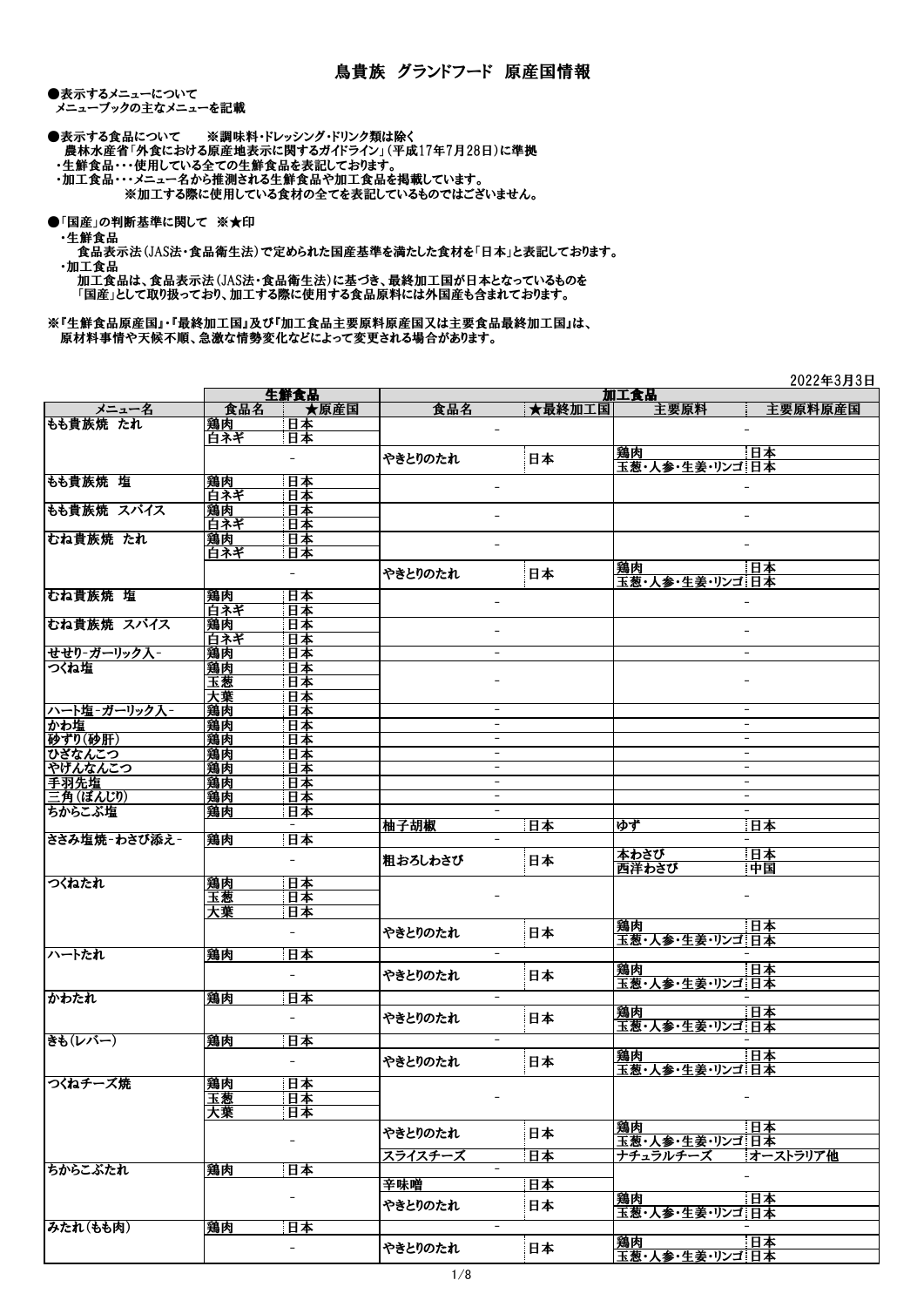## 2022年3月3日

|                     |      | 生鮮食品                     |                                      |        | 加工食品            |                          |  |
|---------------------|------|--------------------------|--------------------------------------|--------|-----------------|--------------------------|--|
| メニュー名               | 食品名  | ★原産国                     | 食品名                                  | ★最終加工国 | 主要原料            | 主要原料原産国                  |  |
| 手羽先たれ               | 鶏肉   | 日本                       |                                      |        |                 |                          |  |
|                     |      |                          |                                      |        | 鶏肉              | 日本                       |  |
|                     |      |                          | やきとりのたれ                              | 日本     | 玉葱・人参・生姜・リンゴ 日本 |                          |  |
| もちもちチーズ焼            |      |                          | もち                                   | 日本     | もち米             | 日本                       |  |
|                     |      |                          | やきとりのたれ                              | 日本     | 鶏肉              | 日本                       |  |
|                     |      |                          |                                      |        | 玉葱・人参・生姜・リンゴ 日本 |                          |  |
|                     |      |                          | チーズソース                               | 日本     | チーズ             | 日本他                      |  |
|                     |      |                          | もみのり                                 | 日本     | アマノリ            | 日本                       |  |
| 豚バラ串焼               | 豚肉   | 日本                       |                                      |        |                 |                          |  |
| ピーマン肉詰-ポン酢味-        | ピーマン | 日本                       |                                      |        |                 |                          |  |
|                     | 鶏肉   | 日本                       |                                      |        |                 |                          |  |
|                     | 大葉   | 日本                       |                                      |        |                 |                          |  |
|                     | 玉葱   | 日本                       |                                      |        |                 |                          |  |
|                     |      | $\overline{\phantom{a}}$ | ポン酢                                  | 日本     |                 |                          |  |
| 牛串焼-果実とにんにくの旨味-     |      |                          | 牛肉加工品                                | 日本     | 牛肉              | 日本                       |  |
|                     |      |                          | 牛串のたれ                                | 日本     |                 |                          |  |
| きも焼-塩ごま油添え-         | 鶏肉   | 日本                       |                                      |        |                 |                          |  |
|                     | 青ネギ  | 日本                       |                                      |        |                 |                          |  |
|                     |      |                          | 純正胡麻油                                | 日本     | 胡麻              | ナイジェリア、タンザニア、ブルキナファソ他    |  |
| 鶏ハラミ-梅肉添え-          | 鶏肉   | 日本                       |                                      |        |                 |                          |  |
|                     | 大葉   | 日本                       |                                      |        |                 |                          |  |
|                     |      |                          | 梅肉                                   | 日本     | 梅               | 中国、日本                    |  |
| 鷄ハラミ味噌焼             | 鶏肉   | 日本                       |                                      |        |                 |                          |  |
|                     | 大葉   | 日本                       |                                      |        |                 |                          |  |
|                     |      | $\overline{\phantom{a}}$ | 味噌だれ                                 | 日本     |                 |                          |  |
| むね明太マヨ焼             | 鶏肉   | 日本                       | $\overline{\phantom{a}}$             |        |                 | $\overline{\phantom{a}}$ |  |
|                     |      | $\overline{\phantom{0}}$ | 明太フィリング                              | 日本     | 明太子             | 日本                       |  |
|                     |      |                          | もみのり                                 | 日本     | アマノリ            | 日本                       |  |
| 枝豆                  |      |                          | 塩茹で枝豆                                | 日本     | 大豆              | 日本                       |  |
| キャベツ盛               | キャベツ | 日本                       | $\overline{\phantom{0}}$             |        |                 |                          |  |
|                     |      |                          | キャベツのたれ                              | 日本     |                 |                          |  |
| 親鶏炙り焼-塩ポン酢味-        |      |                          | 親鶏あぶり焼きスライス                          | 日本     | 鶏肉              | 日本                       |  |
|                     | 青ネギ  | 日本                       |                                      |        |                 |                          |  |
|                     | 玉葱   | 日本                       |                                      |        |                 |                          |  |
|                     |      |                          | 塩ポン酢                                 | 日本     |                 |                          |  |
| ホルモンねぎ盛ポン酢          | 鶏肉   | 日本                       |                                      |        |                 |                          |  |
|                     | 青ネギ  | 日本                       |                                      |        |                 |                          |  |
|                     |      | $\qquad \qquad -$        | ポン酢                                  | 日本     |                 |                          |  |
| 味付煮玉子               |      | $\overline{\phantom{0}}$ | 味付玉子                                 | 日本     | 鶏卵              | 日本                       |  |
| 超!白ねぎ塩こんぶ           | 白ネギ  | 日本                       | $\overline{\phantom{0}}$             |        |                 |                          |  |
|                     |      | -                        | 塩こんぶ                                 | 日本     | 昆布              | 日本                       |  |
|                     |      |                          | かつおぶし                                | 日本     | かつお             | 日本                       |  |
| 冷やしトマト              | トマト  | 日本                       |                                      |        |                 |                          |  |
| キャベツ盛+ごま油           | キャベツ | 日本                       |                                      |        |                 |                          |  |
|                     |      | $\overline{\phantom{a}}$ | キャベツのたれ                              | 日本     |                 |                          |  |
|                     |      |                          | 純正胡麻油                                | 日本     | 胡麻              | ナイジェリア、タンザニア、ブルキナファソ他    |  |
| 塩だれキューリ             | きゅうり | 日本                       |                                      |        |                 | $\overline{\phantom{a}}$ |  |
|                     |      | $\overline{\phantom{0}}$ | きゅうりのたれ                              | 日本     |                 |                          |  |
| ささみの燻製              |      |                          | ささみ燻製                                | 日本     | 鶏肉              | 日本                       |  |
| カマンベールコロッケ          |      |                          |                                      |        | じゃがいも           | 日本                       |  |
|                     |      |                          | ポテトもち                                | 日本     | クリームチーズ         | ニュージーランド他                |  |
|                     |      |                          |                                      |        | チェダーチーズ         | アイルランド他                  |  |
|                     |      | $\overline{a}$           |                                      |        | カマンベールチーズ       | デンマーク他                   |  |
| ひざなんこつ唐揚            |      |                          | なんこつからあげ<br>$\overline{\phantom{a}}$ | 日本     | 鶏肉              | 日本                       |  |
| トリキの唐揚              | 鶏肉   | 日本                       |                                      |        |                 | $\overline{\phantom{a}}$ |  |
| とり天-梅肉ソース添え-        | 鶏肉   | 日本                       |                                      |        |                 |                          |  |
|                     |      |                          | 梅肉ソース                                | 日本     | 梅肉              | 日本                       |  |
| チキン南蛮               | 鶏肉   | 日本                       |                                      |        |                 |                          |  |
|                     | 玉葱   | 日本                       |                                      |        |                 |                          |  |
|                     | 青ネギ  | 日本                       |                                      |        |                 |                          |  |
|                     |      | $\overline{\phantom{a}}$ | チキン南蛮のたれ                             | 日本     |                 |                          |  |
|                     |      |                          | タルタルソース                              | 日本     |                 |                          |  |
| 鶏皮チップ               |      | $\overline{\phantom{0}}$ | 鶏皮チップ                                | 日本     | 鶏肉              | 日本                       |  |
| ふんわり山芋の鉄板焼          |      | $\overline{\phantom{0}}$ | 山芋の素                                 | 日本     | 山芋              | 日本                       |  |
|                     |      |                          | もみのり                                 | 日本     | アマノリ            | 日本                       |  |
| ポテトフライ              |      | $\overline{\phantom{0}}$ | フライドポテト                              | 日本     | じゃがいも           | 日本                       |  |
| 北海道 海と大地のポテトサラダ 青ネギ |      | 日本                       | $\overline{\phantom{a}}$             |        |                 |                          |  |
|                     |      |                          | ポテトサラダ                               | 日本     | じゃがいも・人参        | 日本                       |  |
|                     |      |                          | 明太フィリング                              | 日本     | <b>明太子</b>      | 日本                       |  |
|                     |      |                          | もみのり                                 | 日本     | アマノリ            | 日本                       |  |
|                     |      |                          | 半熟玉子                                 | 日本     | 鶏卵              | 日本                       |  |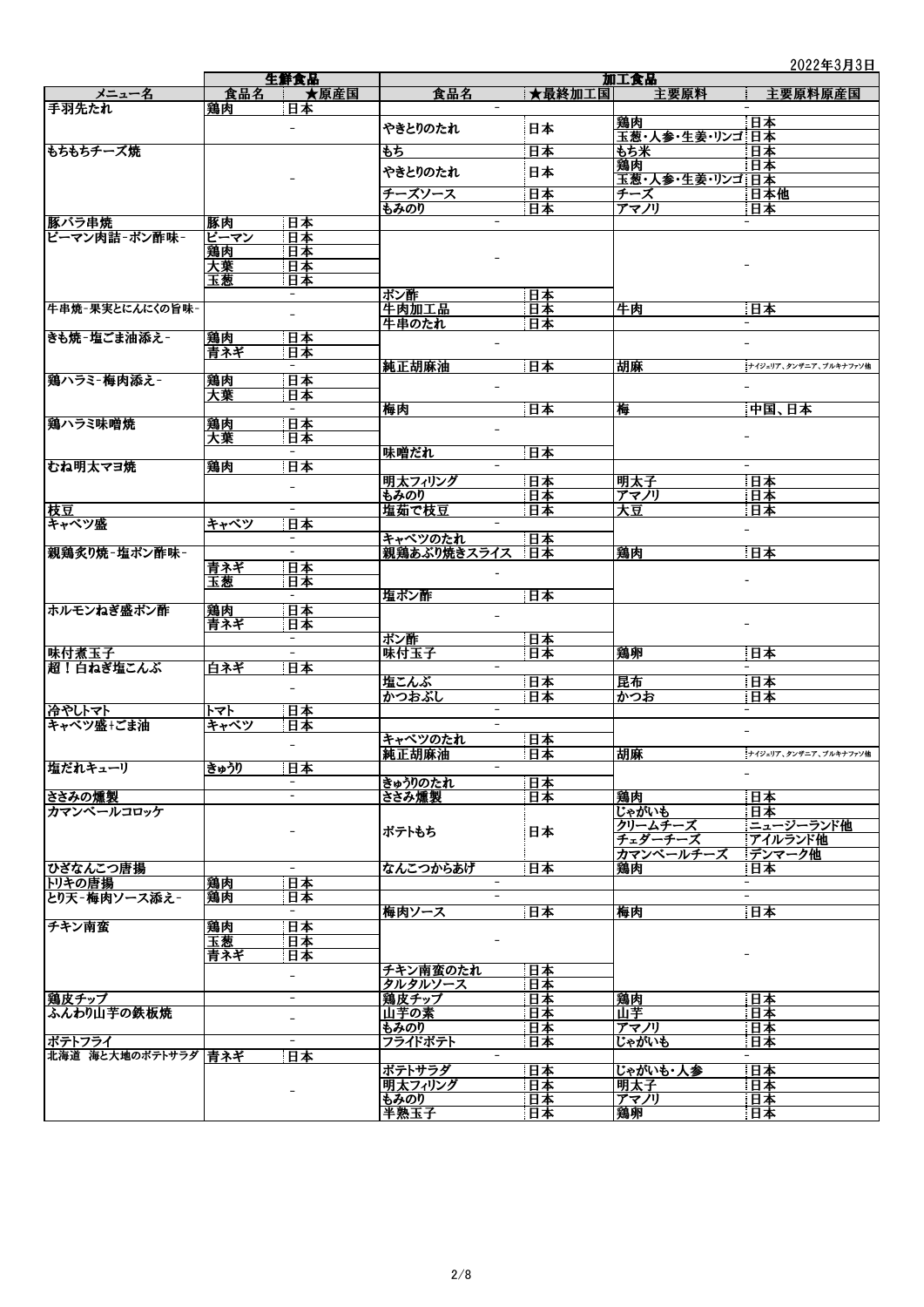|               |         | 生鮮食品 | 4044305<br>加工食品          |        |                |          |
|---------------|---------|------|--------------------------|--------|----------------|----------|
| メニュー名         |         | ★原産国 |                          | ★最終加工国 | 主要原料           |          |
|               | 食品名     |      | 食品名                      |        |                | 主要原料原産国  |
| 焼とり丼          | 鶏肉<br>米 | 日本   |                          |        |                |          |
|               |         | 日本   |                          |        |                |          |
|               | 青ネギ     | 日本   |                          |        |                |          |
|               |         |      | やきとりのたれ                  | 日本     | 鶏肉             | 日本       |
|               |         |      |                          |        | 玉葱・人参・生姜・リンゴ日本 |          |
|               |         |      | もみのり                     | 日本     | アマノリ           | 日本       |
|               |         |      | たくあん                     | 日本     | 大根             | 甘本       |
| とり釜飯          | 米<br>鶏肉 | 日本   |                          |        |                |          |
|               |         | 日本   |                          |        |                |          |
|               | 人参      | 日本   |                          |        |                |          |
|               |         |      | ささがきごぼう                  | 日本     | ごぼう            | 日本       |
|               |         |      | かまぼこ                     | 日本     | 魚肉             | 日本       |
|               |         |      | たくあん                     | 日本     | 天根             | 日本       |
| とり雑炊          | 釆       | 日本   |                          |        |                |          |
|               | 玉子      | 日本   |                          |        |                |          |
|               | 青ネギ     | 日本   |                          |        |                |          |
|               |         |      | 親鶏あぶり焼きスライス              | 日本     | 鶏肉             | 日本       |
|               |         |      | もみのり                     | 日本     | アマノリ           | 日本       |
|               |         |      | たくあん                     | 日本     | 大根             | 日本       |
| とり白湯めん        |         |      |                          | 日本     | 小麦粉            | 日本       |
|               |         |      | 親鶏あぶり焼きスライス              | 日本     | 鶏肉             | 日本       |
|               |         |      | 鶏白湯スープの素                 | 日本     |                |          |
|               | 青ネギ     | 日本   |                          |        |                |          |
| 白ごはん(味噌汁付)    | 米       | 日本   | $\overline{\phantom{a}}$ |        |                |          |
|               |         |      |                          |        |                |          |
|               |         |      | たくあん                     | 日本     | 大根             | 日本       |
|               |         |      | 味噌汁                      | 日本     |                |          |
| チョコパフェ-チュロ添え- |         |      | スパニッシュスティック              | 日本     | 小麦粉            | カナダ、アメリカ |
|               |         |      | チョコソース                   | 日本     |                |          |
|               |         |      | アイスクリーム                  | 日本     | 生クリーム          | 日本       |
|               |         |      | ホイップクリーム                 | 日本     |                |          |
|               |         |      | 焙煎ピーナッツ                  | 日本     | ピーナッツ          | 南アフリカ    |
| カタラーナアイス      |         |      | カタラーナアイス                 | 日本     |                |          |
|               |         |      | ホイップクリーム                 | 日本     |                |          |
|               |         |      | カラメルソース                  | 日本     |                |          |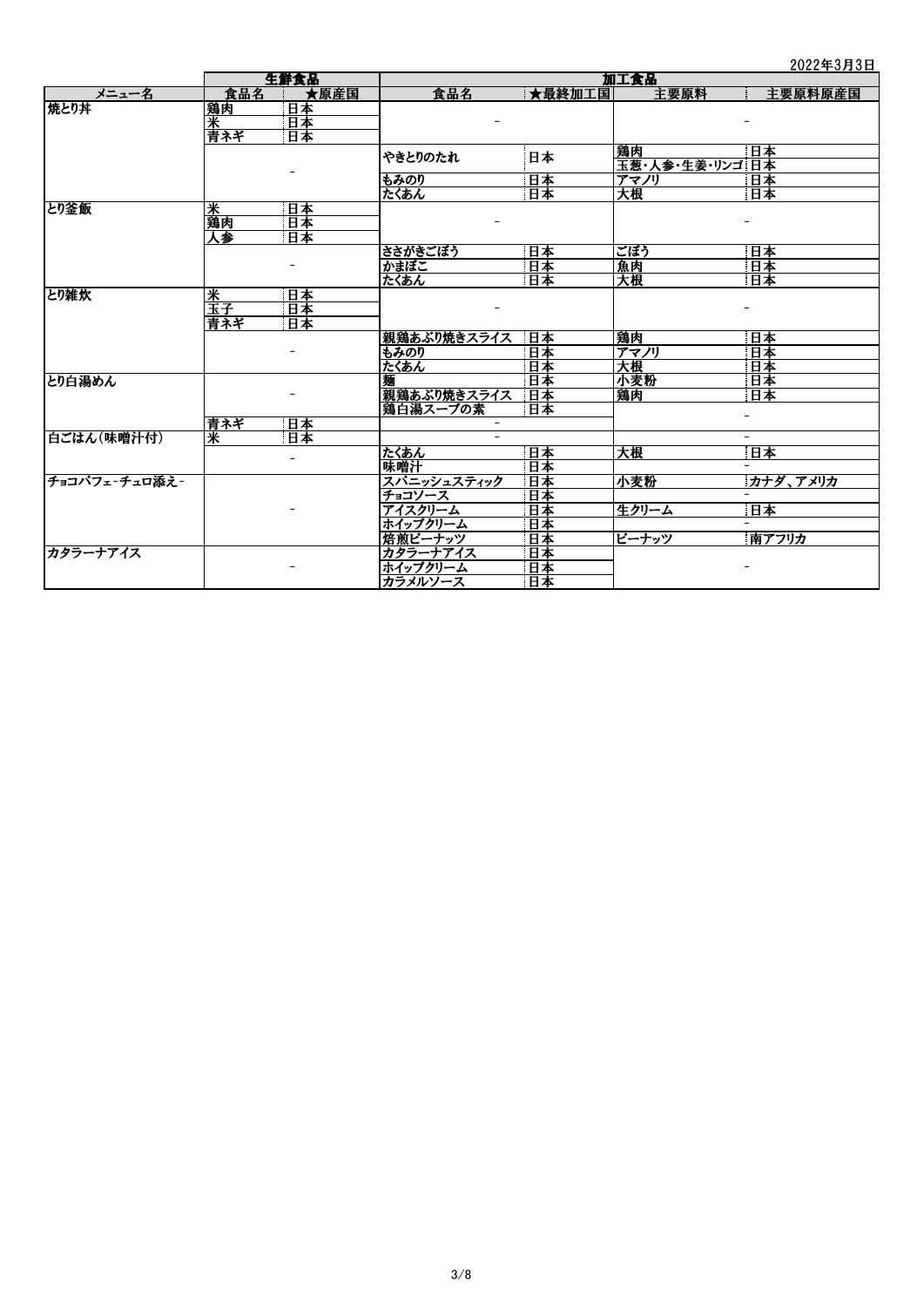## TORIKIZOKU Country of origin information for Grand Food

## ●Displayed menu

Main menu items in the menu are listed.

●Displayed food products ※Excluding seasonings, dressings and drinks

 Conforms to the Guidelines for Displaying Country of Origin when Dining Out from the Ministry of Agriculture, Forestry and Fisheries (July 28th, 2005) ・Fresh food products・・・All fresh food products used are listed.

 ・Processed food products・・・Fresh food products and processed food products inferred from the menu item name are listed. ※Not all of the ingredients used in processing are listed.

## ●Country of origin judgment standards ※★ mark

・Fresh food products

 Ingredients which meet the Japanese country of origin Standards set by food labeling laws (JAS, Food Sanitation Law) are displayed with "Japan". ・Processed food products

 Based on food labeling laws (JAS, Food Sanitation Law), processed food products for which Japan is the final country of processing are treated as Japanese. Foreign food products may be included during processing.

※"Country of origin for fresh food products", "Final country of processing" and "Country of origin for main ingredients in processed food products or final country of processing for major food products" may change due to factors such as market conditions, bad weather or sudden changes in conditions.

|                               |            |                                       |                          |                                        |                                    | 03/03/22                              |
|-------------------------------|------------|---------------------------------------|--------------------------|----------------------------------------|------------------------------------|---------------------------------------|
|                               |            | Fresh food products                   |                          |                                        | Processed food products            |                                       |
| Menu item name                |            | Food product name : Country of origin | Food product name        | $\bigstar$ Final country of processing | Main ingredients                   | Country of origin of main ingredients |
| MOMO KIZOKUYAKI-Tare          | Chicken    | Japan                                 |                          |                                        |                                    |                                       |
|                               | White leek | Japan                                 |                          |                                        |                                    |                                       |
|                               |            | $\overline{a}$                        | Tare (Yakitori Sauce)    | Japan                                  | Chicken                            | Japan                                 |
|                               |            |                                       |                          |                                        | Onion, carrot, ginger, apple Japan |                                       |
| MOMO KIZOKUYAKI-Shio          | Chicken    | Japan                                 |                          |                                        |                                    |                                       |
|                               | White leek | Japan                                 |                          |                                        |                                    |                                       |
| MOMO KIZOKUYAKI-Spice         | Chicken    | Japan                                 |                          |                                        |                                    |                                       |
|                               | White leek | Japan                                 |                          |                                        |                                    |                                       |
| MUNE KIZOKUYAKI-Tare          | Chicken    | Japan                                 |                          |                                        |                                    |                                       |
|                               | White leek | Japan                                 |                          |                                        |                                    |                                       |
|                               |            | $\overline{\phantom{0}}$              | Tare (Yakitori Sauce)    | Japan                                  | Chicken                            | Japan                                 |
|                               |            |                                       |                          |                                        | Onion, carrot, ginger, apple Japan |                                       |
| <b>MUNE KIZOKUYAKI-Shio</b>   | Chicken    | Japan                                 | $\overline{\phantom{a}}$ |                                        |                                    |                                       |
|                               | White leek | Japan                                 |                          |                                        |                                    |                                       |
| <b>MUNE KIZOKUYAKI-Spice</b>  | Chicken    | Japan                                 | $\overline{a}$           |                                        |                                    |                                       |
|                               | White leek | Japan                                 |                          |                                        |                                    |                                       |
| Seseri-Shio                   | Chicken    | Japan                                 | $\overline{\phantom{a}}$ |                                        |                                    |                                       |
| Tsukune-Shio                  | Chicken    | Japan                                 |                          |                                        |                                    |                                       |
|                               | Onion      | Japan                                 |                          |                                        |                                    |                                       |
|                               | Perilla    | Japan                                 | $\overline{\phantom{a}}$ |                                        |                                    |                                       |
| Heart-Shio                    | Chicken    | Japan                                 | $\overline{\phantom{a}}$ |                                        |                                    | $\overline{a}$                        |
| Kawa-Shio                     | Chicken    | Japan                                 | -                        |                                        |                                    |                                       |
| Sunazuri-Shio (Sunagimo)      | Chicken    | Japan                                 |                          |                                        |                                    |                                       |
| Hiza Nankotsu-Shio            | Chicken    | Japan                                 | $\qquad \qquad -$        |                                        |                                    | $\overline{\phantom{a}}$              |
| Yagen Nankotsu-Shio           | Chicken    | Japan                                 | $\overline{\phantom{a}}$ |                                        |                                    | $\overline{\phantom{a}}$              |
| Tebasaki-Shio                 | Chicken    | Japan                                 | $\overline{\phantom{a}}$ |                                        |                                    | $ \,$                                 |
| Sankaku-Shio (Bonjiri)        | Chicken    | Japan                                 |                          |                                        |                                    |                                       |
| Chikarakobu-Shio              | Chicken    | Japan<br>$-$                          |                          |                                        |                                    |                                       |
| Sasami-Shio Yaki-with Wasabi- |            |                                       | Yuzu Citrus Pepper       | Japan                                  | Yuzu Citrus                        | Japan                                 |
|                               | Chicken    | Japan                                 |                          |                                        | Wasabi                             |                                       |
|                               |            | $\overline{\phantom{a}}$              | Coarse grated wasabi     | 日本                                     | Western style wasabi               | Japan<br>China                        |
| Tsukune-Tare                  | Chicken    | Japan                                 |                          |                                        |                                    |                                       |
|                               | Onion      | Japan                                 |                          |                                        |                                    |                                       |
|                               | Perilla    | Japan                                 |                          |                                        |                                    |                                       |
|                               |            |                                       |                          |                                        | Chicken                            | Japan                                 |
|                               |            | $\overline{\phantom{a}}$              | Tare (Yakitori Sauce)    | Japan                                  | Onion, carrot, ginger, apple Japan |                                       |
| Heart-Tare                    | Chicken    | Japan                                 |                          |                                        |                                    |                                       |
|                               |            |                                       |                          |                                        | Chicken                            | Japan                                 |
|                               |            | $\overline{\phantom{0}}$              | Tare (Yakitori Sauce)    | Japan                                  | Onion, carrot, ginger, apple Japan |                                       |
| Kawa-Tare                     | Chicken    | Japan                                 |                          |                                        |                                    |                                       |
|                               |            |                                       |                          |                                        | Chicken                            | Japan                                 |
|                               |            | $\overline{\phantom{0}}$              | Tare (Yakitori Sauce)    | Japan                                  | Onion, carrot, ginger, apple Japan |                                       |
| Kimo-Tare (Chicken Liver)     | Chicken    | Japan                                 |                          |                                        |                                    |                                       |
|                               |            |                                       |                          |                                        | Chicken                            | Japan                                 |
|                               |            |                                       | Tare (Yakitori Sauce)    | Japan                                  | Onion, carrot, ginger, apple Japan |                                       |
| Tsukune Cheese Yaki           | Chicken    | Japan                                 |                          |                                        |                                    |                                       |
|                               | Onion      | <u>Japan</u>                          |                          |                                        |                                    |                                       |
|                               | Perilla    | Japan                                 |                          |                                        |                                    |                                       |
|                               |            |                                       |                          |                                        | Chicken                            | Japan                                 |
|                               |            | $\overline{\phantom{a}}$              | Tare (Yakitori Sauce)    | Japan                                  | Onion, carrot, ginger, apple       | Japan                                 |
|                               |            |                                       | Sliced cheese            | <u>Japan</u>                           | Natural cheese                     | Australia, etc.                       |
| Chikarakobu-Tare              | Chicken    | Japan                                 | $\qquad \qquad -$        |                                        |                                    |                                       |
|                               |            |                                       | Spicy Miso               | Japan                                  |                                    |                                       |
|                               |            |                                       |                          |                                        | Chicken                            | Japan                                 |
|                               |            |                                       | Tare (Yakitori Sauce)    | Japan                                  | Onion, carrot, ginger, apple Japan |                                       |
| Mi-Tare (Momo)                | Chicken    | Japan                                 |                          |                                        |                                    |                                       |
|                               |            | $\overline{\phantom{a}}$              |                          |                                        | Chicken                            | Japan                                 |
|                               |            |                                       | Tare (Yakitori Sauce)    | Japan                                  | Onion, carrot, ginger, apple Japan |                                       |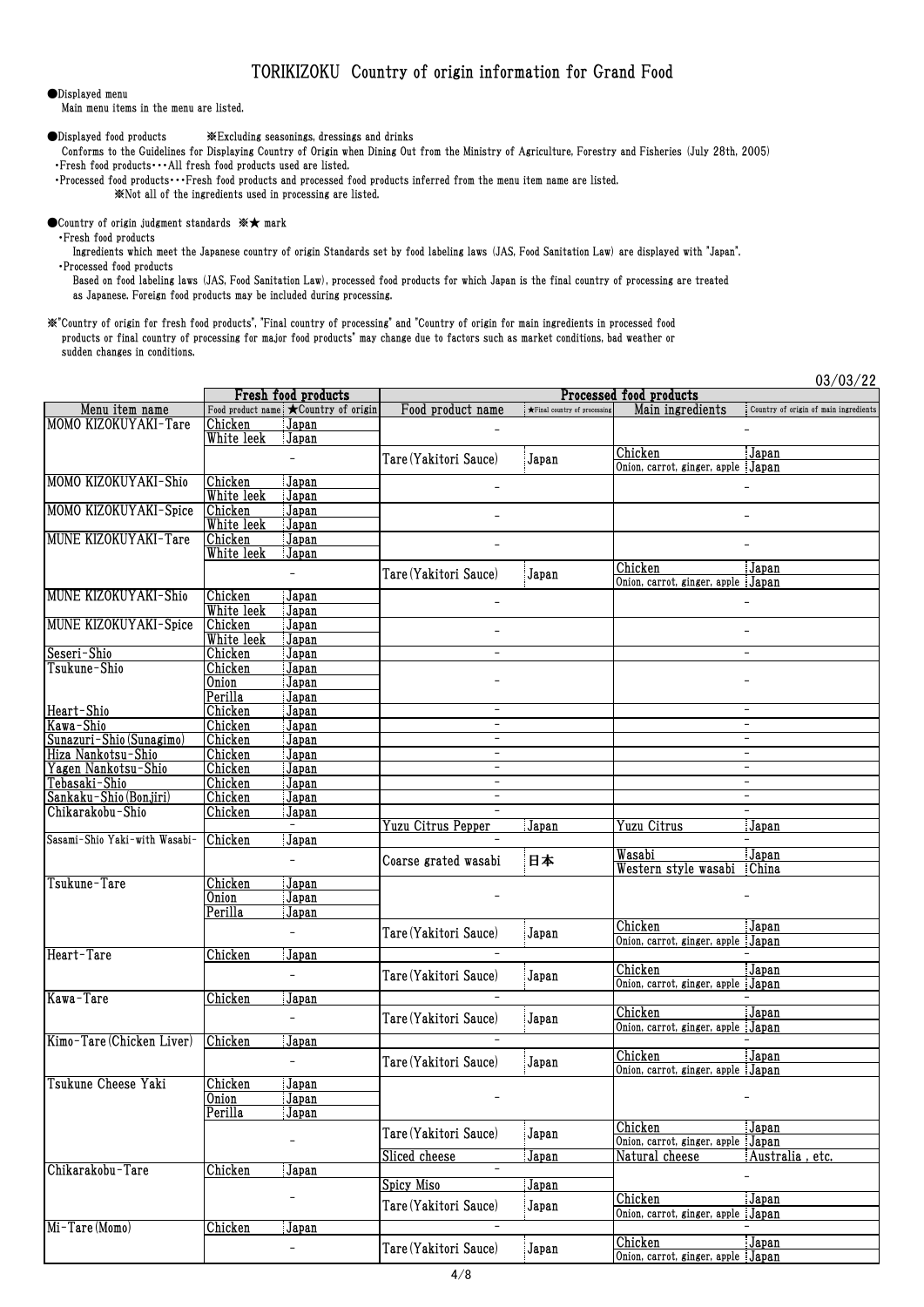|                                                 |                    | Fresh food products                  |                          |                                        | Processed food products            | 03/03/22                              |
|-------------------------------------------------|--------------------|--------------------------------------|--------------------------|----------------------------------------|------------------------------------|---------------------------------------|
| Menu item name                                  |                    | Food product name *Country of origin | Food product name        | $\bigstar$ Final country of processing | Main ingredients                   | Country of origin of main ingredients |
| Tebasaki-Tare                                   | Chicken            | Japan                                |                          |                                        |                                    |                                       |
|                                                 |                    |                                      |                          |                                        | Chicken                            | Japan                                 |
|                                                 |                    | $\overline{\phantom{0}}$             | Tare (Yakitori Sauce)    | Japan                                  | Onion, carrot, ginger, apple Japan |                                       |
| Mochi Cheese Yaki                               |                    |                                      | Rice cake                | Japan                                  | Glutinous rice                     | Japan                                 |
|                                                 |                    |                                      |                          |                                        | Chicken                            | Japan                                 |
|                                                 |                    |                                      | Tare (Yakitori Sauce)    | Japan                                  | Onion, carrot, ginger, apple Japan |                                       |
|                                                 |                    |                                      | Cheese sauce             | Japan                                  | Cheese                             | Japan, etc.                           |
|                                                 |                    |                                      | Crumbled dried seaweed   | Japan                                  | Porphyra                           | Japan                                 |
| Butabara Kushi Yaki                             | Pork               | Japan                                |                          |                                        |                                    |                                       |
| Piman Nikuzume                                  | Green pepper Japan |                                      |                          |                                        |                                    |                                       |
| -Ponzu Taste-                                   | Chicken            | Japan                                |                          |                                        |                                    |                                       |
|                                                 | Perilla            | Japan                                |                          |                                        |                                    |                                       |
|                                                 | Onion              | Japan                                |                          |                                        |                                    |                                       |
|                                                 |                    |                                      | Ponzu                    | Japan                                  |                                    |                                       |
| Gyu Kushi Yaki                                  |                    | $\overline{\phantom{0}}$             | Processed beef product   | Japan                                  | Beef                               | Japan                                 |
| -Deliciousness of Fruit and Garlic-             |                    |                                      | Beef skewer sauce        | Japan                                  |                                    |                                       |
| Kimo Yaki                                       | Chicken            | Japan                                |                          |                                        |                                    |                                       |
| -Served with Salty Sesame Oil-                  | Green leek         | Japan                                |                          |                                        |                                    |                                       |
|                                                 |                    | $\overline{\phantom{0}}$             | Genuine Sesame Oil       | Japan                                  | Sesame                             | Nigeria, Tanzania, Burkina Faso, etc. |
| Tori Harami-with Plum Pulp-                     | Chicken            | Japan                                |                          |                                        |                                    |                                       |
|                                                 | Perilla            | Japan                                |                          |                                        |                                    |                                       |
|                                                 |                    | $\overline{\phantom{0}}$             | Plum Pulp                | Japan                                  | Plum                               | China, Japan                          |
| Tori Harami Miso Yaki                           | Chicken            | Japan                                |                          |                                        |                                    |                                       |
|                                                 | Perilla            | Japan                                | -                        |                                        |                                    |                                       |
|                                                 |                    |                                      | Miso Sauce               | Japan                                  |                                    |                                       |
| Mune Mentai Mayo Yaki                           | Chicken            | Japan                                |                          |                                        |                                    |                                       |
|                                                 |                    | -                                    | Spicy cod roe filling    | Japan                                  | Spicy cod roe                      | Japan                                 |
|                                                 |                    |                                      | Crumbled dried seaweed   | Japan                                  | Porphyra                           | Japan                                 |
| Edamame                                         |                    | $\overline{\phantom{a}}$             | Salt-boiled edamame      | Japan                                  | Soy beans                          | Japan                                 |
| Kyabetsumori                                    | Cabbage            | Japan                                |                          |                                        |                                    |                                       |
|                                                 |                    | $\overline{\phantom{a}}$             | Cabbage sauce            | Japan                                  |                                    |                                       |
| Oyadori Aburi Yaki                              |                    | Ξ                                    | Grilled chicken slices   | Japan                                  | Chicken                            | Japan                                 |
| -Shio Ponzu Taste-                              | Green leek         | Japan                                |                          |                                        |                                    |                                       |
|                                                 | Onion              | Japan                                |                          |                                        |                                    |                                       |
|                                                 |                    | $\overline{\phantom{a}}$             | Salted ponzu             | Japan                                  |                                    |                                       |
| Horumon Negimori Ponzu                          | Chicken            | Japan                                |                          |                                        |                                    |                                       |
|                                                 | Green leek         | Japan                                | $\overline{a}$           |                                        |                                    |                                       |
|                                                 |                    |                                      | Ponzu                    | Japan                                  |                                    |                                       |
| Ajitsuke Nitamago                               |                    | $\overline{\phantom{a}}$             | Flavored egg             | Japan                                  | Chicken egg                        | Japan                                 |
| Cho! Shironegi Shiokonbu                        | White leek         | Japan                                |                          |                                        |                                    |                                       |
|                                                 |                    |                                      | Salted kelp              | Japan                                  | Kelp                               | Japan                                 |
|                                                 |                    | $\overline{a}$                       | Dried bonito flakes      | Japan                                  | <b>Bonito</b>                      | Japan                                 |
| Hiyashi Tomato                                  | Tomato             | Japan                                |                          |                                        |                                    | $\overline{\phantom{a}}$              |
| Kyabetsumori + Sesame oil                       | Cabbage            | Japan                                | $\overline{\phantom{a}}$ |                                        |                                    |                                       |
|                                                 |                    |                                      | Cabbage sauce            | Japan                                  |                                    |                                       |
|                                                 |                    |                                      | Genuine Sesame Oil       | Japan                                  | Sesame                             | Nigeria, Tanzania, Burkina Faso, etc. |
| Shiodare Kyuri                                  | Cucumber           | Japan                                |                          |                                        |                                    |                                       |
|                                                 |                    | -                                    | Cucumber sauce           | Japan                                  |                                    |                                       |
| Sasami no Kunsei                                |                    |                                      | <u>Smoked scissors</u>   | <u>Japan</u>                           | Chicken                            | Japan                                 |
| Camembert Croquette                             |                    |                                      |                          |                                        | Potato                             | Japan                                 |
|                                                 |                    | -                                    | Potato rice cake         |                                        | Cream cheese                       | New Zealand, etc.                     |
|                                                 |                    |                                      |                          | Japan                                  | Cheddar cheese                     | Ireland, etc.                         |
|                                                 |                    |                                      |                          |                                        | Camembert cheese                   | Denmark, etc.                         |
| Hiza Nankotsu Karaage                           |                    | $\overline{\phantom{a}}$             | Fried cartilage          | Japan                                  | Chicken                            | Japan                                 |
| Toriki no Karaage                               | Chicken            | Japan                                | $\overline{\phantom{a}}$ |                                        |                                    | -                                     |
| Tori Ten                                        | Chicken            | Japan                                | $\overline{\phantom{a}}$ |                                        |                                    | $\overline{\phantom{0}}$              |
| Served with Plum Sauce                          |                    | Ξ.                                   | Plum Sauce               | Japan                                  | Crushed Plum                       | Japan                                 |
| Chicken Nanban                                  | Chicken            | Japan                                |                          |                                        |                                    |                                       |
|                                                 | Onion              | Japan                                |                          |                                        |                                    |                                       |
|                                                 | Green leek         | Japan                                |                          |                                        |                                    |                                       |
|                                                 |                    | $\overline{\phantom{a}}$             | Chicken nanban sauce     | Japan                                  |                                    |                                       |
|                                                 |                    |                                      | Tartar sauce             | Japan                                  |                                    |                                       |
| Torikawa Chips                                  |                    | $\qquad \qquad -$                    | Chicken Skin Chips       | Japan                                  | Chicken                            | Japan                                 |
| Funwari Yamaimo no Teppan Yaki                  |                    | $\overline{\phantom{0}}$             | Grated Japanese yam      | Japan                                  | Japanese yam                       | Japan                                 |
|                                                 |                    |                                      | Crumbled dried seaweed   | Japan                                  | Porphyra                           | Japan                                 |
| <b>Fried Potatoes</b>                           |                    | $\overline{\phantom{a}}$             | Fried potatoes           | Japan                                  | Potato                             | Japan                                 |
| Hokkaido Umitodaichi no Potato Salad Green leek |                    | Japan                                | $\overline{\phantom{a}}$ |                                        |                                    | $-$                                   |
|                                                 |                    |                                      | Potato salad             | Japan                                  | <u>Potato, carrot</u>              | Japan                                 |
|                                                 |                    |                                      | Spicy cod roe filling    | Japan                                  | Spicy cod roe                      | Japan                                 |
|                                                 |                    | -                                    | Crumbled dried seaweed   | Japan                                  | Porphyra                           | Japan                                 |
|                                                 |                    |                                      | <u>Half-boiled egg</u>   | <u>Japan</u>                           | Chicken egg                        | <u>Japan</u>                          |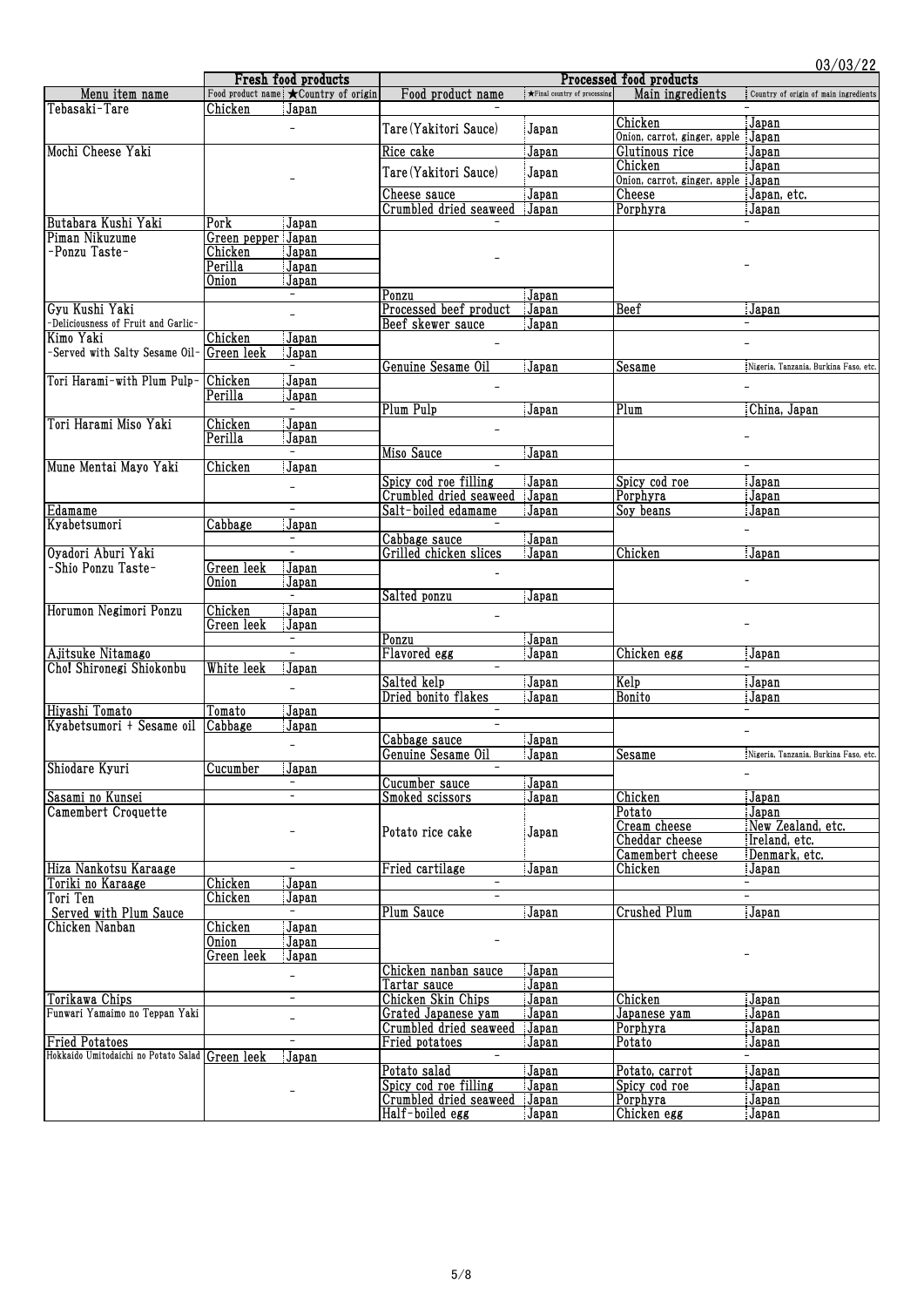|                               |            | Fresh food products                            |                                           |                              | VV/ VV/ LL<br>Processed food products |                                       |  |
|-------------------------------|------------|------------------------------------------------|-------------------------------------------|------------------------------|---------------------------------------|---------------------------------------|--|
| Menu item name                |            | Food product name $\bigstar$ Country of origin | Food product name                         | ★Final country of processing | Main ingredients                      | Country of origin of main ingredients |  |
| Yakitori Don                  | Chicken    | Japan                                          |                                           |                              |                                       |                                       |  |
|                               | Rice       | Japan                                          |                                           |                              |                                       |                                       |  |
|                               | Green leek | Japan                                          |                                           |                              |                                       |                                       |  |
|                               |            |                                                | Tare (Yakitori Sauce)                     | Japan                        | Chicken                               | Japan                                 |  |
|                               |            |                                                |                                           |                              | Onion, carrot, ginger, apple          | Japan                                 |  |
|                               |            |                                                | Dried seaweed                             | Japan                        | Porphyra                              | Japan                                 |  |
|                               |            |                                                |                                           |                              | Daikon radish                         | Japan                                 |  |
| Tori Kamameshi                | Rice       | Japan                                          |                                           |                              |                                       |                                       |  |
|                               | Chicken    | Japan                                          |                                           |                              |                                       |                                       |  |
|                               | Carrot     | Japan                                          |                                           |                              |                                       |                                       |  |
|                               |            |                                                | Thinly-sliced burdock root Japan          |                              | Burdock root                          | Japan                                 |  |
|                               |            |                                                | Kamaboko fish                             | Japan                        | Fish                                  | Japan                                 |  |
|                               |            |                                                | Takuan yellow pickled daikon radish Japan |                              | Daikon radish                         | Japan                                 |  |
| Tori Zosui                    | Rice       | Japan                                          |                                           |                              |                                       |                                       |  |
|                               | Egg        | Japan                                          |                                           |                              |                                       |                                       |  |
|                               | Green leek | Japan                                          |                                           |                              |                                       |                                       |  |
|                               |            |                                                | Grilled chicken slices                    | Japan                        | Chicken                               | Japan                                 |  |
|                               |            |                                                | Crumbled dried seaweed Japan              |                              | Porphyra                              | Japan                                 |  |
|                               |            |                                                | Takuan yellow pickled daikon radish Japan |                              | Daikon radish                         | Japan                                 |  |
| Tori Paitan Men               |            |                                                | Noodles                                   | Japan                        | Wheat flour                           | Japan                                 |  |
|                               |            |                                                | Grilled chicken slices                    | Japan                        | Chicken                               | Japan                                 |  |
|                               |            |                                                | White Chicken Soup Mix Japan              |                              |                                       |                                       |  |
|                               | Green leek | Japan                                          |                                           |                              |                                       |                                       |  |
| Shiro Gohan (with Miso Soup)  | Rice       | Japan                                          |                                           |                              |                                       |                                       |  |
|                               |            |                                                | Takuan yellow pickled daikon radish       | Japan                        | Daikon radish                         | Japan                                 |  |
|                               |            |                                                | Miso Soup                                 | Japan                        |                                       |                                       |  |
| Chocolate Parfait-with Churo- |            |                                                | Spanish stick                             | Japan                        | Wheat flour                           | Canada, U.S.A.                        |  |
|                               |            |                                                | Chocolate Sauce                           | Japan                        |                                       |                                       |  |
|                               |            |                                                | Ice cream                                 | Japan                        | Fresh cream                           | Japan                                 |  |
|                               |            |                                                | Whipped Cream                             | Japan                        |                                       |                                       |  |
|                               |            |                                                | Roasted peanuts                           | Japan                        | Peanuts                               | South Africa                          |  |
| Catalana Ice Cream            |            |                                                | Catalana Ice Cream                        | Japan                        |                                       |                                       |  |
|                               |            |                                                | Whipped Cream                             | Japan                        |                                       |                                       |  |
|                               |            |                                                | Caramel Sauce                             | Japan                        |                                       |                                       |  |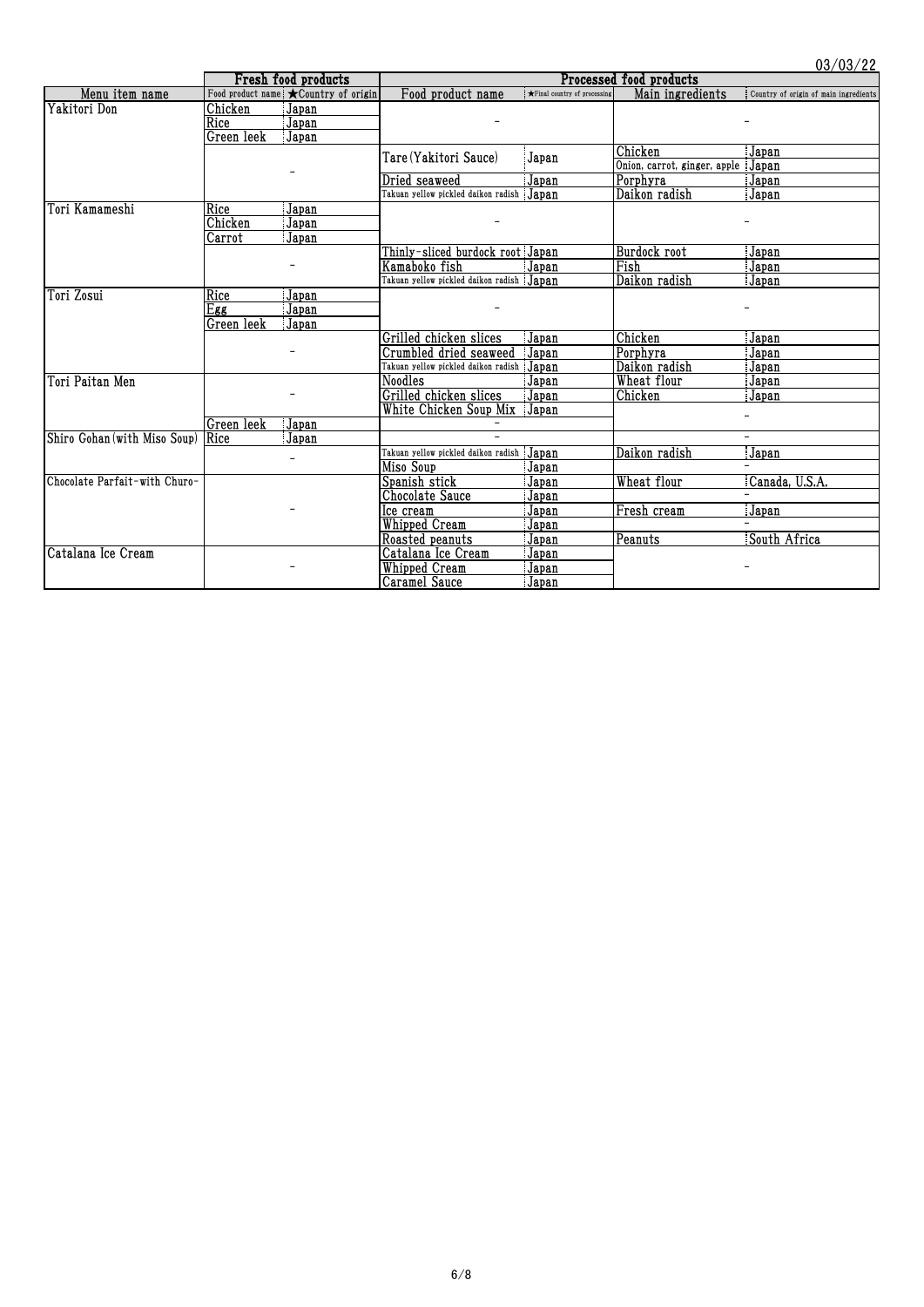●表示するメニューについて ース・フィーニー こっ、<br>メニューブックの主なメニューを記載

●表示する食品について ※調味料・ドレッシング・ドリンク類は除く 農林水産省「外食における原産地表示に関するガイドライン」(平成17年7月28日)に準拠

- ・生鮮食品・・・使用している全ての生鮮食品を表記しております。
- ・加工食品・・・メニュー名から推測される生鮮食品や加工食品を掲載しています。

※加工する際に使用している食材の全てを表記しているものではございません。

- ●「国産」の判断基準に関して ※★印
- ・生鮮食品

 食品表示法(JAS法・食品衛生法)で定められた国産基準を満たした食材を「日本」と表記しております。 ・加工食品

 加工食品は、食品表示法(JAS法・食品衛生法)に基づき、最終加工国が日本となっているものを 「国産」として取り扱っており、加工する際に使用する食品原料には外国産も含まれております。

※『生鮮食品原産国』・『最終加工国』及び『加工食品主要原料原産国又は主要食品最終加工国』は、 原材料事情や天候不順、急激な情勢変化などによって変更される場合があります。

〈2022年春フェアメニュー〉

|                              |      |      |                   |        |          | 4044+0月0日                |
|------------------------------|------|------|-------------------|--------|----------|--------------------------|
|                              |      | 生鮮食品 |                   |        | 加工食品     |                          |
| メニュー名                        | 食品名  | ★原産国 | 食品名               | ★最終加工国 | 主要原料     | 主要原料原産国                  |
| フライチキンピカタ -4種のタルタル-          | 鶏肉   | 日本   |                   |        |          |                          |
|                              |      |      | タルタルソース           | 日本     |          |                          |
|                              |      |      | タルタルソース いぶりがっこ 日本 |        | 大根       | 日本                       |
|                              |      |      | タルタルソース しば漬け 日本   |        | きゅうり     | 日本                       |
|                              |      |      | タルタルソース バジルチーズ 日本 |        |          |                          |
| チーズとトマトのフリット -メイプルソース- プチトマト |      | 日本   |                   |        |          |                          |
|                              |      |      | チーズ               | 日本     | ナチュラルチーズ | オーストラリア他                 |
|                              |      |      | 明太フィリング           | 日本     | 明太子      | 日本                       |
| さくら明太マヨうどん                   | きゅうり | 日本   |                   |        |          |                          |
|                              |      |      | うどん               | 日本     |          |                          |
|                              |      |      | 明太フィリング           | 日本     | 明太子      | 日本                       |
|                              |      |      | 親鶏あぶり焼きスライス       | 日本     | 鶏肉       | 日本                       |
|                              |      |      | もみのり              | 日本     | アマ川      | 日本                       |
| スイートポテトパフェ                   |      |      | さつまいもあん           | 日本     | さつまいも    | 日本                       |
|                              |      |      | スパニッシュスティック       | 日本     | 小麦粉      | カナダ、アメリカ                 |
|                              |      |      | ホイップクリーム          | 日本     |          |                          |
|                              |      |      | メープル風ソース          | 日本     |          |                          |
| タマポテ鉄板焼                      | 玉葱   | 日本   |                   |        |          | $\overline{\phantom{0}}$ |
|                              |      |      | ポテトサラダ            | 日本     | じゃがいも・人参 | 日本                       |
|                              |      |      | 味付玉子              | 日本     | 鶏卵       | 日本                       |

 $0.000 + 0.000$ 

〈2021年秋冬フェアメニュー:2022年3月中終売〉

|    |         |      |                          |          |        | 加工食品 |         |
|----|---------|------|--------------------------|----------|--------|------|---------|
|    | - 7.    | 食品名  | 原産国                      | 食品名      | τ最終加工国 | 主要原料 | 主要原料原産国 |
| 京都 | もも西京焼   | 鶏肉   | – 41≻                    |          |        |      |         |
|    |         | 大葉   | n<br>日本                  |          |        |      |         |
|    |         |      | -                        | しょうが     | 日本     | しょうが | 日本      |
| 横浜 | 鶏焼売     |      |                          | 鶏焼売      | 日本     | 鶏肉   | 日本      |
| 播州 | チキンデミカツ | 鶏肉   | 日本                       |          | ۰      |      |         |
|    |         | キュベツ | 日本                       |          |        |      |         |
|    |         |      | $\overline{\phantom{0}}$ | デミグラスソース | 日本     |      | -       |